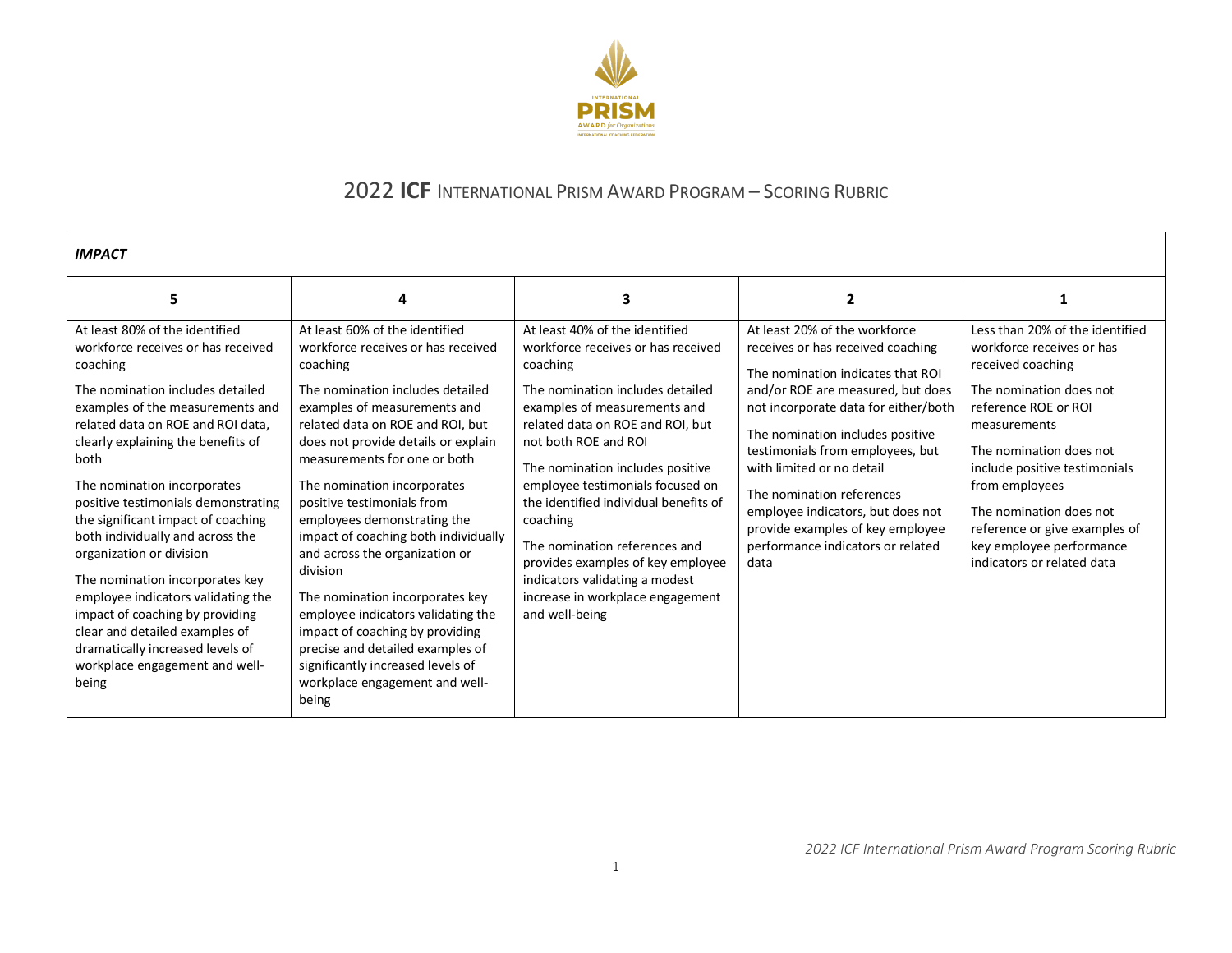

| <b>STANDARDS</b>                                                                                                                                                                                                                                                                                                                                                                                                                                                                                                                                                                                                                                                                                                                                                                                   |                                                                                                                                                                                                                                                                                                                                                                                                                                                                                                                                                                                                                                                                                                                                                                                                                                   |                                                                                                                                                                                                                                                                                                                                                                                                                                                                                                                                                                                                                                                                                                                                                       |                                                                                                                                                                                                                                                                                                                                                                                                                                                                                                   |                                                                                                                                                                                                                                                                                                                                                                                                                                                                            |
|----------------------------------------------------------------------------------------------------------------------------------------------------------------------------------------------------------------------------------------------------------------------------------------------------------------------------------------------------------------------------------------------------------------------------------------------------------------------------------------------------------------------------------------------------------------------------------------------------------------------------------------------------------------------------------------------------------------------------------------------------------------------------------------------------|-----------------------------------------------------------------------------------------------------------------------------------------------------------------------------------------------------------------------------------------------------------------------------------------------------------------------------------------------------------------------------------------------------------------------------------------------------------------------------------------------------------------------------------------------------------------------------------------------------------------------------------------------------------------------------------------------------------------------------------------------------------------------------------------------------------------------------------|-------------------------------------------------------------------------------------------------------------------------------------------------------------------------------------------------------------------------------------------------------------------------------------------------------------------------------------------------------------------------------------------------------------------------------------------------------------------------------------------------------------------------------------------------------------------------------------------------------------------------------------------------------------------------------------------------------------------------------------------------------|---------------------------------------------------------------------------------------------------------------------------------------------------------------------------------------------------------------------------------------------------------------------------------------------------------------------------------------------------------------------------------------------------------------------------------------------------------------------------------------------------|----------------------------------------------------------------------------------------------------------------------------------------------------------------------------------------------------------------------------------------------------------------------------------------------------------------------------------------------------------------------------------------------------------------------------------------------------------------------------|
| 5                                                                                                                                                                                                                                                                                                                                                                                                                                                                                                                                                                                                                                                                                                                                                                                                  | 4                                                                                                                                                                                                                                                                                                                                                                                                                                                                                                                                                                                                                                                                                                                                                                                                                                 | 3                                                                                                                                                                                                                                                                                                                                                                                                                                                                                                                                                                                                                                                                                                                                                     | $\overline{2}$                                                                                                                                                                                                                                                                                                                                                                                                                                                                                    | 1                                                                                                                                                                                                                                                                                                                                                                                                                                                                          |
| 100% of practitioners who delivered<br>coaching in the past year held an<br><b>ICF Credential</b>                                                                                                                                                                                                                                                                                                                                                                                                                                                                                                                                                                                                                                                                                                  | At least 75% of practitioners who<br>delivered coaching in the past year<br>held an ICF Credential                                                                                                                                                                                                                                                                                                                                                                                                                                                                                                                                                                                                                                                                                                                                | At least 50% of practitioners who<br>delivered coaching in the past year<br>held an ICF Credential                                                                                                                                                                                                                                                                                                                                                                                                                                                                                                                                                                                                                                                    | At least 25% of practitioners who<br>delivered coaching in the past year<br>held an ICF Credential                                                                                                                                                                                                                                                                                                                                                                                                | Fewer than 25% of practitioners<br>who delivered coaching in the past<br>year held an ICF Credential                                                                                                                                                                                                                                                                                                                                                                       |
| The nomination illustrates in great<br>detail how the ICF Code of Ethics is<br>applied in the organization/division<br>The nomination illustrates in great<br>detail what the<br>organization/division does to<br>preserve confidentiality<br>Internal coaches receive at least<br>125 hours of accredited training or<br>are required to have coach-specific<br>education/training qualifying them<br>at the ACC level or higher<br>Managers/leaders using coaching<br>skills receive at least 60 hours of ICF<br>accredited coach-specific<br>education/training<br>Internal coaches have access to<br>Mentor Coaching and Coaching<br>Supervision, as well as at least three<br>additional forms of coach-specific<br>continuing professional<br>development<br>Managers/leaders using coaching | The nomination illustrates in some<br>detail how the ICF Code of Ethics is<br>applied in the organization/division<br>The nomination illustrates in some<br>detail what the<br>organization/division does to<br>preserve confidentiality<br>Internal coaches receive at least 60<br>hours of accredited training or are<br>required to have coach-specific<br>education/training qualifying them<br>at the ACC level or higher<br>Managers/leaders using coaching<br>skills receive at least 30 hours of<br>coach-specific education/training<br>Internal coach practitioners have<br>access to Mentor Coaching and/or<br>Coaching Supervision<br>Internal coaches have access to at<br>least three total forms of continuing<br>professional development<br>Managers/leader using coaching<br>skills have access to at least two | The nomination illustrates in<br>minimal detail how the ICF Code of<br>Ethics is applied in the<br>organization/division<br>The nomination illustrates in<br>minimal detail what the<br>organization/division does to<br>preserve confidentiality<br>Internal coaches receive at least 60<br>hours of unaccredited coach-<br>specific education/training<br>Managers/leaders using coaching<br>skills receive at least 30 hours of<br>unaccredited coach-specific<br>education/training<br>Internal coaches have access to at<br>least two forms of coach-specific<br>continuing professional<br>development<br>Managers/leader using coaching<br>skills have access to at least one<br>form of coach-specific continuing<br>professional development | The nomination indicates that the<br>ICF Code of Ethics is used in the<br>organization/division<br>The nomination indicates that the<br>organization/division preserves<br>confidentiality<br>Internal coaches receive at least 31<br>hours of coach-specific<br>education/training<br>Managers/leaders using coaching<br>skills receive coach-specific<br>education/training<br>Internal coaches have access to at<br>least one form of coach-specific<br>continuing professional<br>development | There's no evidence that the<br>organization/division uses the ICF<br>Code of Ethics<br>There's no evidence that the<br>organization/division preserves<br>confidentiality<br>Internal coaches receive less than<br>31 hours of coach-specific<br>education/training<br>Managers/leaders using coaching<br>skills do not receive coach-specific<br>training<br>The organization does not provide<br>coach-specific continuing<br>professional development<br>opportunities |
| skills have access to at least three<br>forms of coach-specific continuing<br>professional development                                                                                                                                                                                                                                                                                                                                                                                                                                                                                                                                                                                                                                                                                             | forms of coach-specific continuing<br>professional development                                                                                                                                                                                                                                                                                                                                                                                                                                                                                                                                                                                                                                                                                                                                                                    |                                                                                                                                                                                                                                                                                                                                                                                                                                                                                                                                                                                                                                                                                                                                                       |                                                                                                                                                                                                                                                                                                                                                                                                                                                                                                   |                                                                                                                                                                                                                                                                                                                                                                                                                                                                            |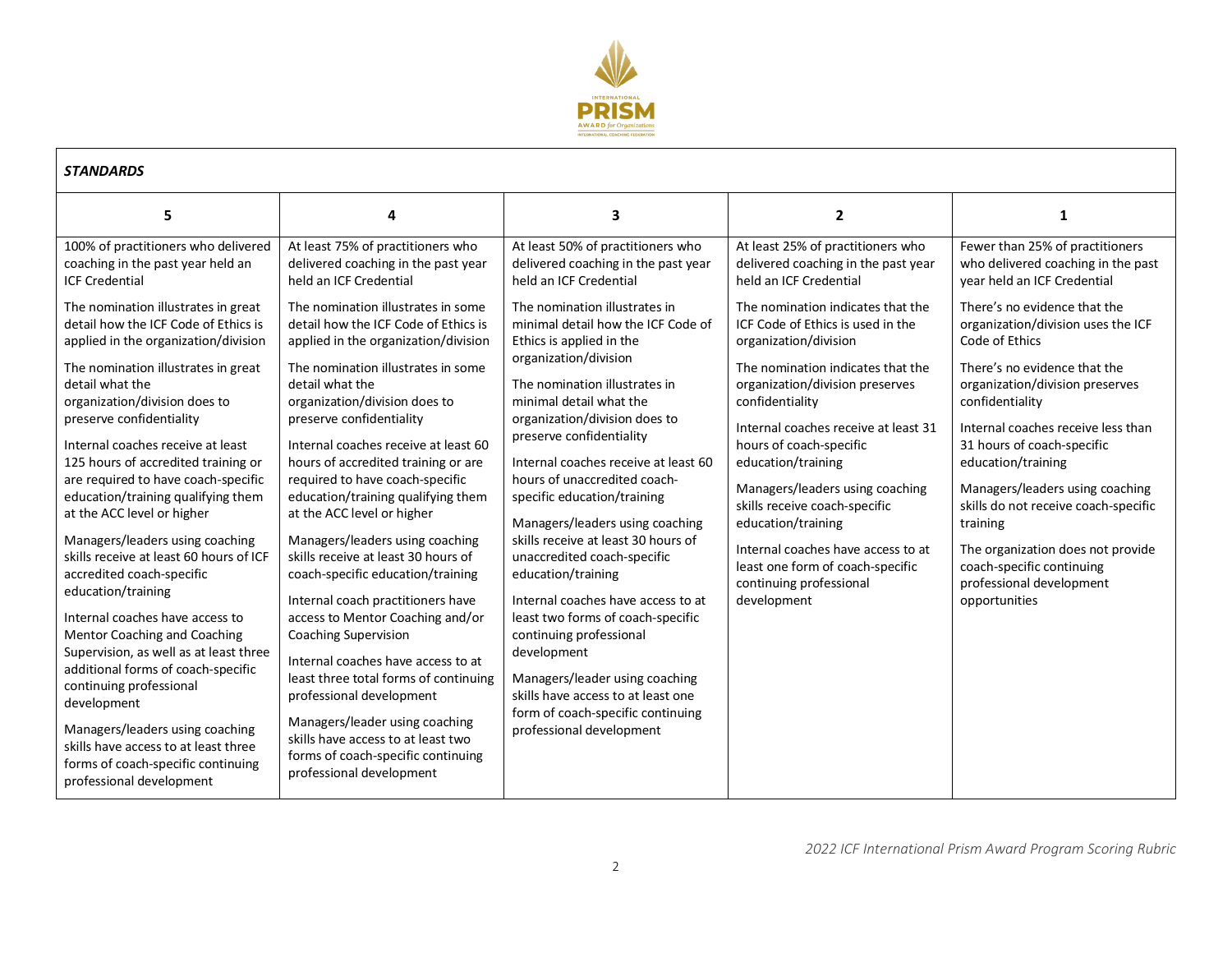

| <b>STRATEGY</b>                                                                                                                                                                                                                                                                                                                                                                                                                                                                                                                                                                                                                                                                                                                                                                                                                                                                                                     |                                                                                                                                                                                                                                                                                                                                                                                                                                                                                                                                       |                                                                                                                                                                                                                                                                                                                                                                                                                                                                |                                                                                                                                                                                          |                                                                                                                                                                                                                                                                        |
|---------------------------------------------------------------------------------------------------------------------------------------------------------------------------------------------------------------------------------------------------------------------------------------------------------------------------------------------------------------------------------------------------------------------------------------------------------------------------------------------------------------------------------------------------------------------------------------------------------------------------------------------------------------------------------------------------------------------------------------------------------------------------------------------------------------------------------------------------------------------------------------------------------------------|---------------------------------------------------------------------------------------------------------------------------------------------------------------------------------------------------------------------------------------------------------------------------------------------------------------------------------------------------------------------------------------------------------------------------------------------------------------------------------------------------------------------------------------|----------------------------------------------------------------------------------------------------------------------------------------------------------------------------------------------------------------------------------------------------------------------------------------------------------------------------------------------------------------------------------------------------------------------------------------------------------------|------------------------------------------------------------------------------------------------------------------------------------------------------------------------------------------|------------------------------------------------------------------------------------------------------------------------------------------------------------------------------------------------------------------------------------------------------------------------|
| 5                                                                                                                                                                                                                                                                                                                                                                                                                                                                                                                                                                                                                                                                                                                                                                                                                                                                                                                   | 4                                                                                                                                                                                                                                                                                                                                                                                                                                                                                                                                     | 3                                                                                                                                                                                                                                                                                                                                                                                                                                                              | $\mathbf{2}$                                                                                                                                                                             | 1                                                                                                                                                                                                                                                                      |
| The nomination clearly illustrates<br>and provides robust evidence of<br>specific organizational goals and<br>objectives that coaching is aligned<br>with.<br>Nomination clearly illustrates how<br>coaching aligns with org mission,<br>vision, core values or behaviors<br>The nomination clearly illustrates<br>and provides a positioning<br>statement that clearly distinguishes<br>the definition of coaching within the<br>organizational strategy, including<br>the strategic placement of coaches.<br>Coaching is supported by dedicated<br>allocation of significant human<br>and/or financial resources<br>Nomination demonstrates and<br>provides examples of how coaching<br>has evolved to serve the needs<br>Nomination demonstrates and<br>provides examples of coaching's<br>fundamental role in team-building<br>processes<br>Nomination includes specific<br>evidence of coach-specific metrics. | The nomination illustrates and<br>provides some evidence of specific<br>organizational goals and objectives<br>that coaching is aligned with.<br>The nomination illustrates and<br>provides examples of how coaching<br>is mapped clearly to current org<br>goals/objectives<br>Coaching is supported by dedicated<br>allocation of human and/or financial<br>resources<br>Nomination demonstrates how<br>coaching has evolved to serve needs<br>Nomination demonstrates<br>coaching's fundamental role in<br>team-building processes | Nomination illustrates how<br>coaching aligns with org mission,<br>vision, core values or behaviors<br>Nomination illustrates how<br>coaching is mapped to current org<br>goals/objectives<br>Coaching is supported by human<br>and/or financial resources, but not<br>necessarily on a dedicated basis<br>Nomination indicates that coaching<br>has evolved over time<br>Nomination indicates that coaching<br>has been leveraged to support<br>team-building | Nomination indicates that coaching<br>aligns with org mission, vision, core<br>values or behaviors<br>Nomination indicates that coaching<br>is mapped to current org<br>goals/objectives | Nomination provides limited or no<br>evidence of the relationship<br>between coaching and org<br>mission, vision, core values or<br>behaviors<br>Nomination provides limited or no<br>evidence of relationship between<br>coaching and current org<br>goals/objectives |